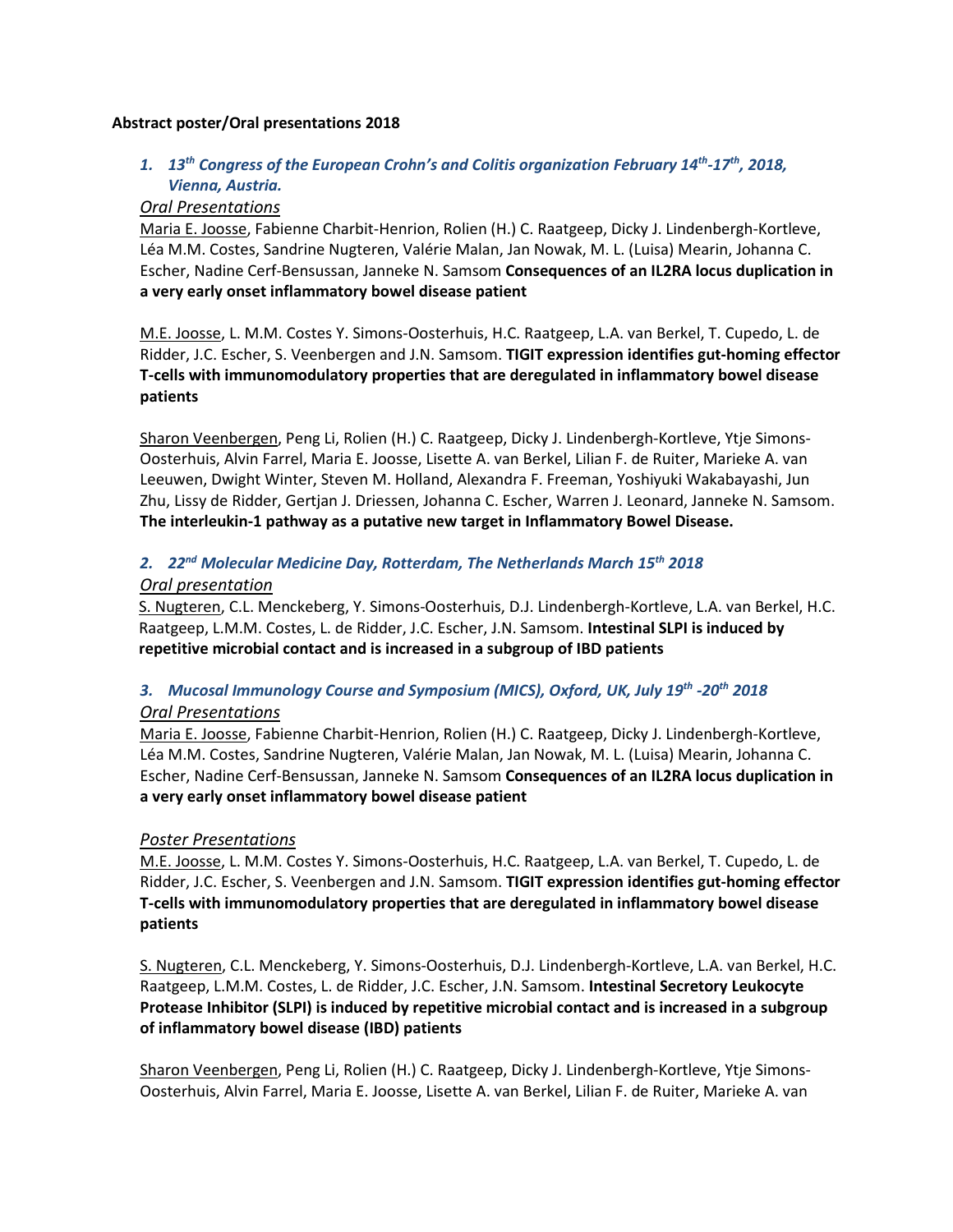Leeuwen, Dwight Winter, Steven M. Holland, Alexandra F. Freeman, Yoshiyuki Wakabayashi, Jun Zhu, Lissy de Ridder, Gertjan J. Driessen, Johanna C. Escher, Warren J. Leonard, Janneke N. Samsom. **IL-10 signaling in DCs controls IL-1b-mediated IFN**γ **secretion by human CD4+ T cells: relevance to inflammatory bowel disease.**

L.M.M. Costes, D.J. Lindenbergh-Kortleve, L.A. van Berkel, S. Veenbergen, Y. Simons-Oosterhuis, J.J. Karrich, B.E. Clausen, T. Cupedo, J.N. Samsom. **IL-10 signaling prevents gluten-dependent intraepithelial CD4+ cytotoxic T lymphocyte infiltration and epithelial damage in the small intestine**

# *4. 5th European Congress of Immunology, Amsterdam, the Netherlands Sept 2nd-5th 2018. Oral Presentations*

S. Nugteren, C.L. Menckeberg, Y. Simons-Oosterhuis, D.J. Lindenbergh-Kortleve, L.A. van Berkel, H.C. Raatgeep, L.M.M. Costes, L. de Ridder, J.C. Escher, J.N. Samsom. **Intestinal Secretory Leukocyte Protease Inhibitor (SLPI) is induced by repetitive microbial contact and is increased in a subgroup of inflammatory bowel disease (IBD) patients**

Maria E. Joosse, Fabienne Charbit-Henrion, Rolien (H.) C. Raatgeep, Dicky J. Lindenbergh-Kortleve, Léa M.M. Costes, Sandrine Nugteren, Valérie Malan, Jan Nowak, M. L. (Luisa) Mearin, Johanna C. Escher, Nadine Cerf-Bensussan, Janneke N. Samsom **Consequences of an IL2RA locus duplication in a very early onset inflammatory bowel disease patient** 

L.M.M. Costes, D.J. Lindenbergh-Kortleve, L.A. van Berkel, S. Veenbergen, Y. Simons-Oosterhuis, J.J. Karrich, B.E. Clausen, T. Cupedo, J.N. Samsom. **IL-10 signaling prevents gluten-dependent intraepithelial CD4+ cytotoxic T lymphocyte infiltration and epithelial damage in the small intestine**

# *5. Junior Academy Deutsche Gesellschaft für Pathologie, Eltville am Rhein, Germany. October 15th-18th 2018*

### *Oral presentation*

Sandrine Nugteren: **Research expose: Secretory Leukocyte Protease Inhibitor in Colorectal Carcinoma**

### **Awards and grants 2018**

### Grant

J.N. Samsom: SGF-Health Holland PPP "Afweer in Balans". Title: The TIMID Consortium: new taxonomy and treatment strategies for T cell driven Immune Mediated Inflammatory Diseases. 11 partners. Total € 4.007.500,00 Tasks: principal investigator; coordinator; project leader; project manager; work package leader for multiple WP's.

### Travel award

Sandrine Nugteren: Mucosal Immunology Course and Symposium (MICS), Oxford, UK, July 19-20 2018 Sandrine Nugteren: 5th European Congress of Immunology, Amsterdam, the Netherlands Sept 2nd-5th 2018.

Linda Joosse: Mucosal Immunology Course and Symposium (MICS), Oxford, UK, July 19-20 2018 Linda Joosse: 13th Congress of the European Crohn's and Colitis organization February 14th-17th, 2018, Vienna, Austria.

Linda Joosse: 5th European Congress of Immunology, Amsterdam, the Netherlands Sept 2nd-5th 2018